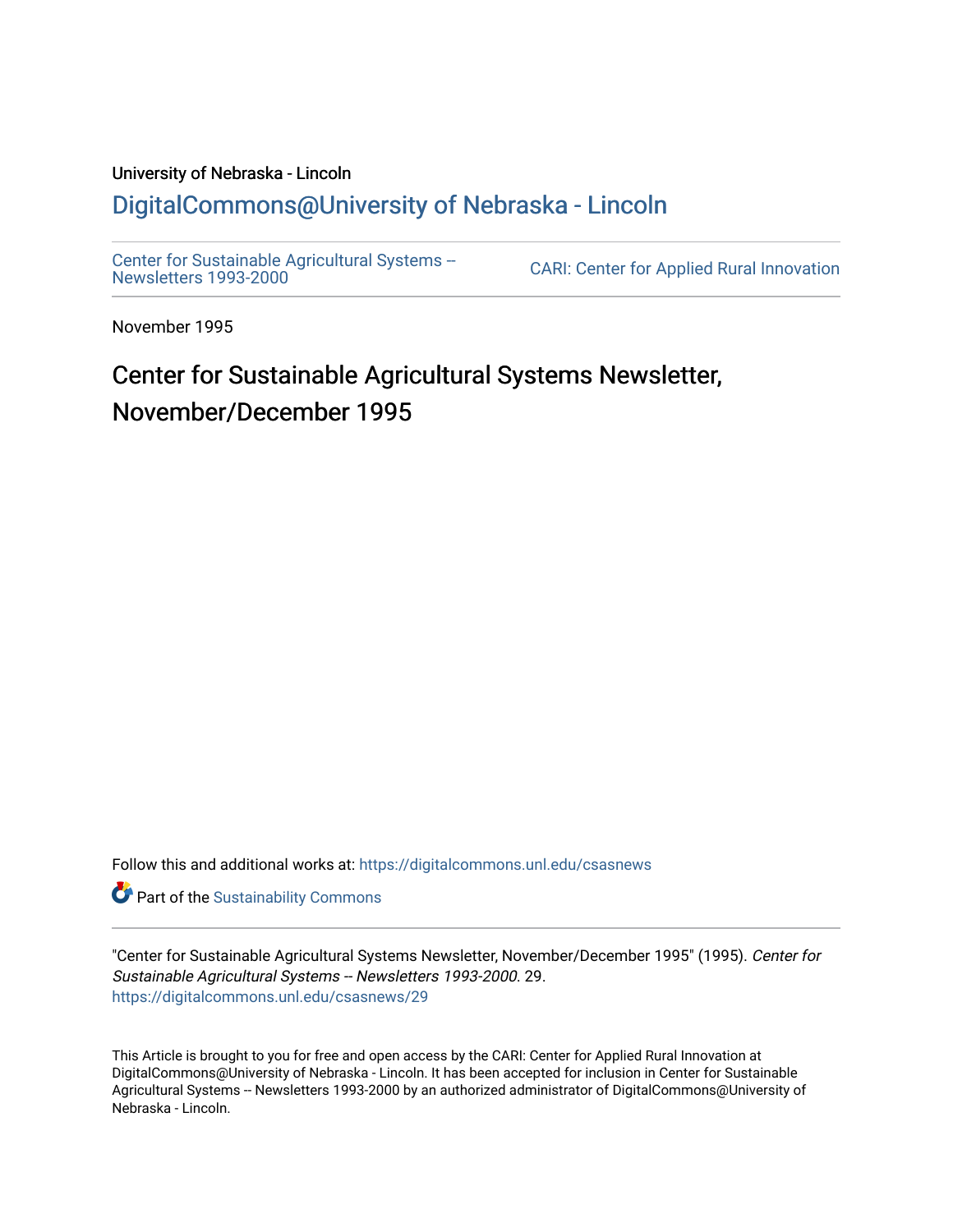## **November-December 1995 CSAS Newsletter**

The Center for Sustainable Agricultural Systems (CSAS) in the Institute of Agriculture and Natural Resources (IANR) at the University of Nebraska-Lincoln (UNL) is an interdisciplinary center formed in 1991 for the purpose of bringing together people and resources to promote an agriculture that is efficient, competitive, profitable, environmentally and socially sustainable for the indefinite future. Electronic versions of the CSAS bimonthly newsletter are sent to SANET, PENPages, and the internal IANRNEWS 10-14 days before those on our mailing list receive their hard copy. They are also available along with other sustainable ag information via the gopher path: IANRVM.UNL.EDU

 IANR Information Sustainable Agriculture

Note: The electronic version is not sent to individual e-mail addresses. To be added to the "hard copy" newsletter mailing list (not sent to overseas addresses), or for questions or comments, contact the newsletter editor, Pam Murray, Coordinator, Center for Sustainable Agricultural Systems, 221 Keim Hall, University of Nebraska, Lincoln, NE 68583-0949, 402-472-2056, fax -4104, e-mail: csas001@unlvm.unl.edu.

\* \* \*

CONTENTS: NORTH CENTRAL INSTITUTE FOR SUSTAINABLE SYSTEMS PILOT PROJECT LAUNCHED AN ECOCENTRIC VIEW OF FUTURE RESEARCH DIVERSITY IN HUMAN AND ECOLOGICAL SYSTEMS POLITICS OF SUSTAINABLE AGRICULTURE IMPACT PROJECT GETS ADDITIONAL FUNDING PARTICIPATION A NEW RESEARCH DIRECTION IN FINLAND NEBRASKA PARTICIPATES IN WHOLE FARM CONSERVATION PLANNING PILOT NEW INTERNSHIP IN FOOD PRODUCTION/MARKETING USDA-DOE PACT COMBINES SCIENTIFIC ENERGIES INTERESTED IN BECOMING CERTIFIED ORGANIC? RESOURCES DID YOU KNOW COMING EVENTS

NORTH CENTRAL INSTITUTE FOR SUSTAINABLE SYSTEMS PILOT PROJECT LAUNCHED

 A regional institute for undergraduate education in sustainable systems is being launched with the help of a \$128,000 USDA Higher Education Challenge Grant to Iowa State U. (lead), U. of Nebraska-Lincoln, and U. of Minnesota. With collaboration from U. of Missouri, Ohio State U. and Michigan State U., these partners will direct the three-year pilot project. The goal of the NCISS is to enhance the educational reach and effectiveness of agricultural education institutions by building a regional program including the facilities and knowledge of farmers,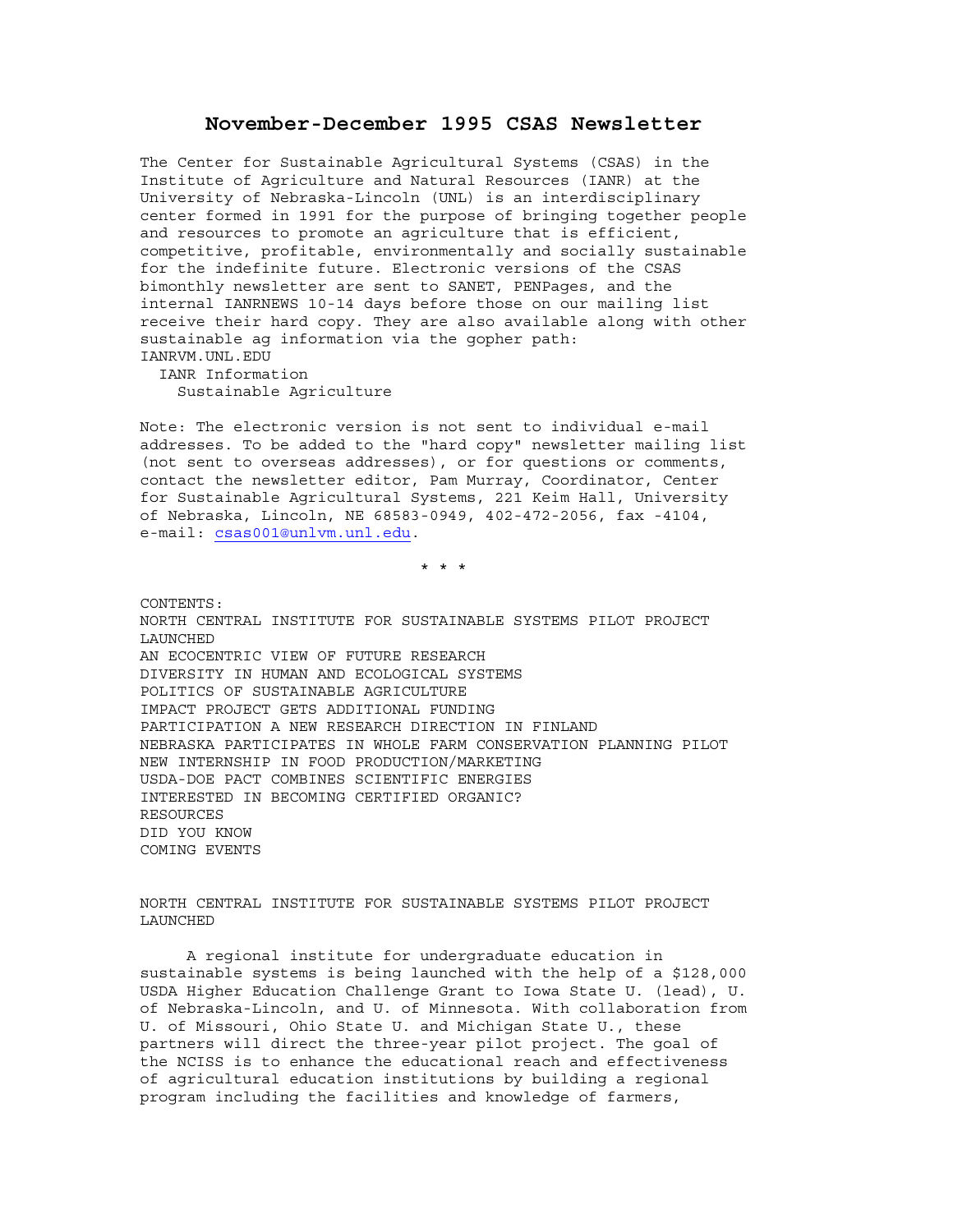agribusiness representatives, agricultural lenders, and other practitioners. Students will participate in the program by supplementing the courses available through curricula in local institutions. NCISS courses and experiences will be delivered electronically or on site, and with field workshops and internships. Funds are available for student scholarships and for reimbursement of faculty expenses. The administrative home of NCISS, initially, is Iowa State U., with Ricardo Salvador as director and Gina McAndrews as Academic Coordinator.

 You and your students can learn more about this exciting new venture by viewing the World Wide Web page:

#### http://www.ag.iastate.edu/departments/agronomy/nciss/nciss1.html

The WWW page is a wonderful resource for all people interested in sustainable agriculture, not just the NCISS.

 For more information, those in Nebraska can contact CSAS Director Chuck Francis (402-472-2056, csas002@unlvm.unl.edu); others should contact Ricardo (515-294-9595, salvador@iastate.edu) or Gina (515-294-0835, gina@iastate.edu).

#### AN ECOCENTRIC VIEW OF FUTURE RESEARCH

 The focus in agriculture has moved from rural culture, occupation of new lands, and economics to one that emphasizes water quality, environment and food safety, according to Steve Fales, new head of the Agronomy Department at Pennsylvania State U. Although our past research of productivity and net income has provided adequate food and profits for farmers, the research agenda is now influenced by a broad range of players and interests. These include state and federal agencies, commodity and consumer groups, industry, and advocacy organizations. We need to work together to design new strategies for agriculture and for education in the future, Fales reported at the American Society of Agronomy annual meetings in St. Louis the week of October 29.

 Historical and future dimensions of the 'crop science revolution' were explored by another panel of experts at the same meetings. Nobel Laureate Norman Borlaug described six hurdles that need to be overcome in developing countries to help avoid famine and achieve food self-sufficiency:

- fear of change to new methods of production;
- economic costs of new technologies;
- cheap food for urban people;
- political barriers to use of new science;
- curbing uncontrolled population growth;
- environmental concerns and chemical use.

Borlaug cited the loss of many qualified scientists to

international organizations as a factor in the lack of progress in many developing countries.

 Another symposium speaker, Stephen Baenziger (head of Agronomy, UNL) summarized what we know about future food and resource needs. He expressed confidence in the power of science and technology to help the human species survive. Baenziger also underlined the need for more integrative activities with plant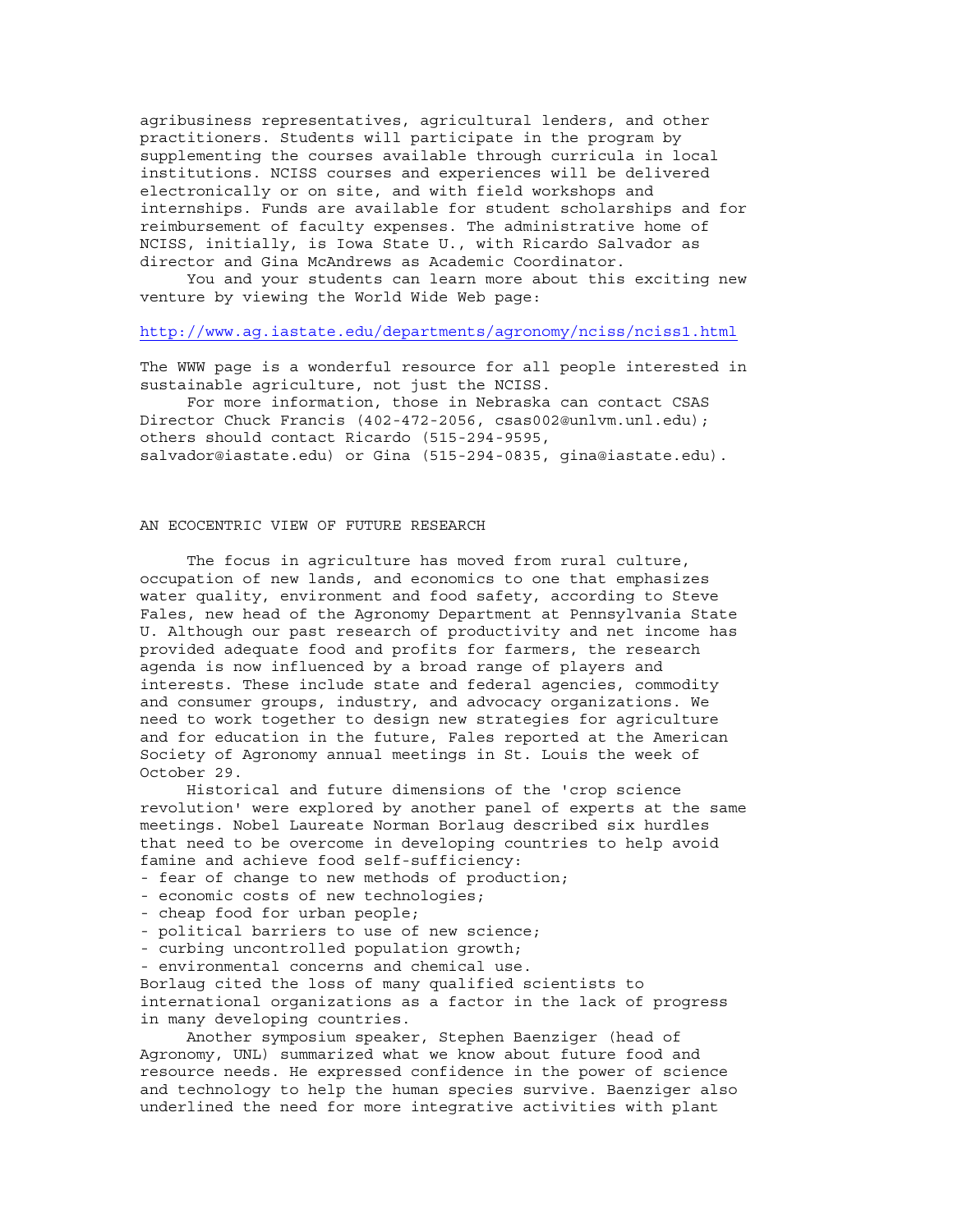sciences and other life sciences, and the importance of broader partnerships in research. Especially important for support is learning to explain our research to other groups.

Submitted by Chuck Francis and Heidi Carter

#### DIVERSITY IN HUMAN AND ECOLOGICAL SYSTEMS

 We are in the process of losing both biological and cultural diversity in the Midwest. In a recent workshop at Iowa State U., Laura Jackson of the U. of Northern Iowa showed maps of Iowa that detailed the loss of most natural grasslands over the past two centuries, where annual crops have replaced perennial plant species on more than 95% of the landscape. Much of the land that was in rotation with hay crops as recently as 1940 has been transformed into annual monocultures in the latter half of this century. The interface between natural systems and cultivated farming was described by Dana Jackson, who called for a new look at the farm as a natural habitat. We should consider nutrient and water cycling, energy capture and transformation, and succession of species as part of this innovative concept of farm design. Both speakers were among the several dozen who presented talks and posters at the North American Symposium of the Association for Farming Systems Research/Education held in Ames November 6-8.

 Other speakers described diversity in communities, food systems, and other human systems. Colette DePhelps of Washington State U. urged us to consider the importance of connectedness within systems, learning from emerging fields of human ecology, ecofeminism, and cultural ecology. Elizabeth Bird of the Center for Rural Affairs explored the importance of knowledge diversity and how information is imbedded in culture. She explained how 'all knowledge is locatable, but not necessarily transferable.' Most useful knowledge will grow out of democratic debate and determination of community goals. The importance of communities of different types was discussed by Lorna Michael Butler of Washington State U. She described diverse types of communities defined not only by location, but by interest group, discipline, environmental or resource concern. She said the bridge between urban and rural residents was one that will be increasingly essential as we find more competition for space and resources. "How Much Diversity is Sustainable?" was presented by CSAS Director Chuck Francis.

 The workshop included field tours to farms and watersheds, and special sessions on use of the Internet and whole-farm planning. Team problem solving, land privatization, farmers markets and other innovative marketing strategies, and statistical methods for dealing with the complexity of whole-farm systems were included in the program. The paper, "Economic, Environmental, and Sociological Effects and Linkages of Whole-Farm Systems in Eastern Nebraska" was presented by UNL's Kevin Bernhardt, Brenda Johnson, John Allen, and Glenn Helmers. A poster, "Producer-Initiated On-Farm Research: Collaboration with Those Most Concerned in Integrated Agricultural Systems" was presented by Victoria Mundy (UNL) and Wyatt Fraas and Rose Mason with the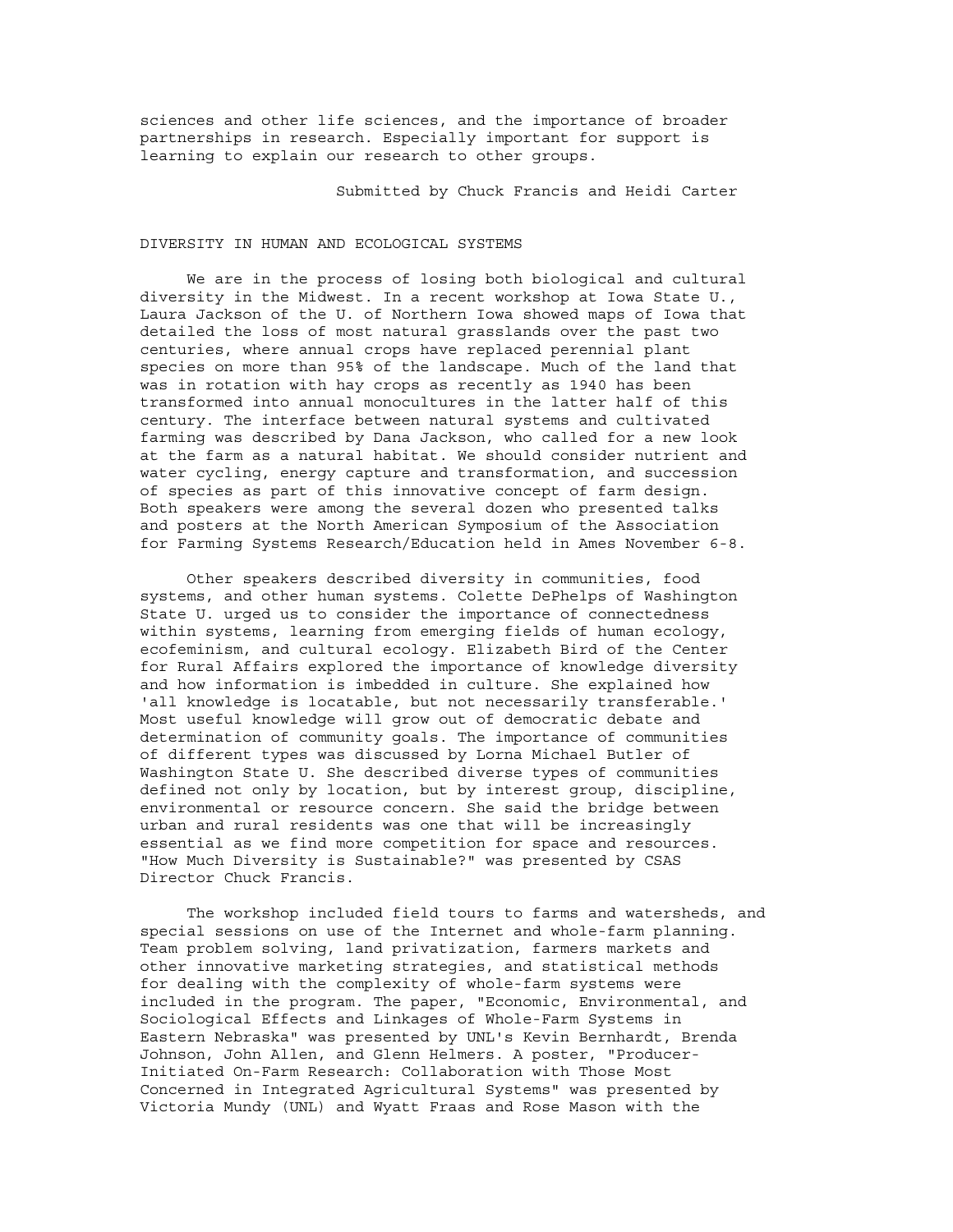Center for Rural Affairs. Tom Larson, farmer from St. Edward, Nebraska, presented "Systems Integration at the Farm Level - A Seasonal Look."

Submitted by Chuck Francis

#### POLITICS OF SUSTAINABLE AGRICULTURE

 The Homestead Act that was initially designed to promote a dispersed pattern of ownership and yeoman agriculture in the U.S. in fact resulted in a strategy for land settlement, secure frontiers for an expanding nation, and eventually a large-scale production system for food and fiber export. According to Angus Wright, a keynote speaker at the "Politics of Sustainable Agriculture conference," 'family agriculture' actually dominated the U.S. scene for a short 100 years, a transitory event in our history. He went on to describe the current consolidation of lands, dispossession of farmers, abandoned farmsteads and rural communities, and flight to the cities and then the suburbs. Wright views agriculture as one component of a much larger economy, and sustainable agriculture a growth industry that is being embraced and even co-opted by large commercial corporations. He cited the hypocrisy of 'eco-sensitive advertising' by companies that are pushing at the same time a legislative agenda that will promote a scorched-earth pesticide policy and dismantle decades of environmental gains on endangered species and water quality. Wright, a Professor of Environmental Sciences at California State U. at Sacramento, urged the audience to realize that political power means mobilizing people with like goals, and that urban and environmental group support is essential.

 Wes Jackson of The Land Institute in Kansas outlined the planning of a new joint research initiative with USDA personnel and support. An interdisciplinary, high-risk, and innovative research approach that is focused on perennial agriculture will be launched in the near future. Konza Prairie near Manhattan is a likely 'alpha-site' for the first team to assemble plant polycultures and study their performance in the field. Jackson remarked that we need an agriculture that is more resilient and less sensitive to human folly, as we plan for sustained food production in the future. The Land Institute and Kansas State U. are dedicated to exploring potentials of annual monoculture when combined with the sustainability of perennial mixtures. Jackson cited the need for a renewable economy that would replace the current extractive economy, and the urgency of exploring a social agenda in concert with the search for new science.

 Another keynote address by Patricia Allen of U.C. Santa Cruz focused on sustainability as a political issue, thus one that requires a political solution. This means educating the public, shaping popular opinion, and building awareness in society of the importance of the natural environment and long-term ecological approaches to food production. She reminded the audience that food production has always been political, from the irrigation systems of Mesopotamia to the land distribution patterns in North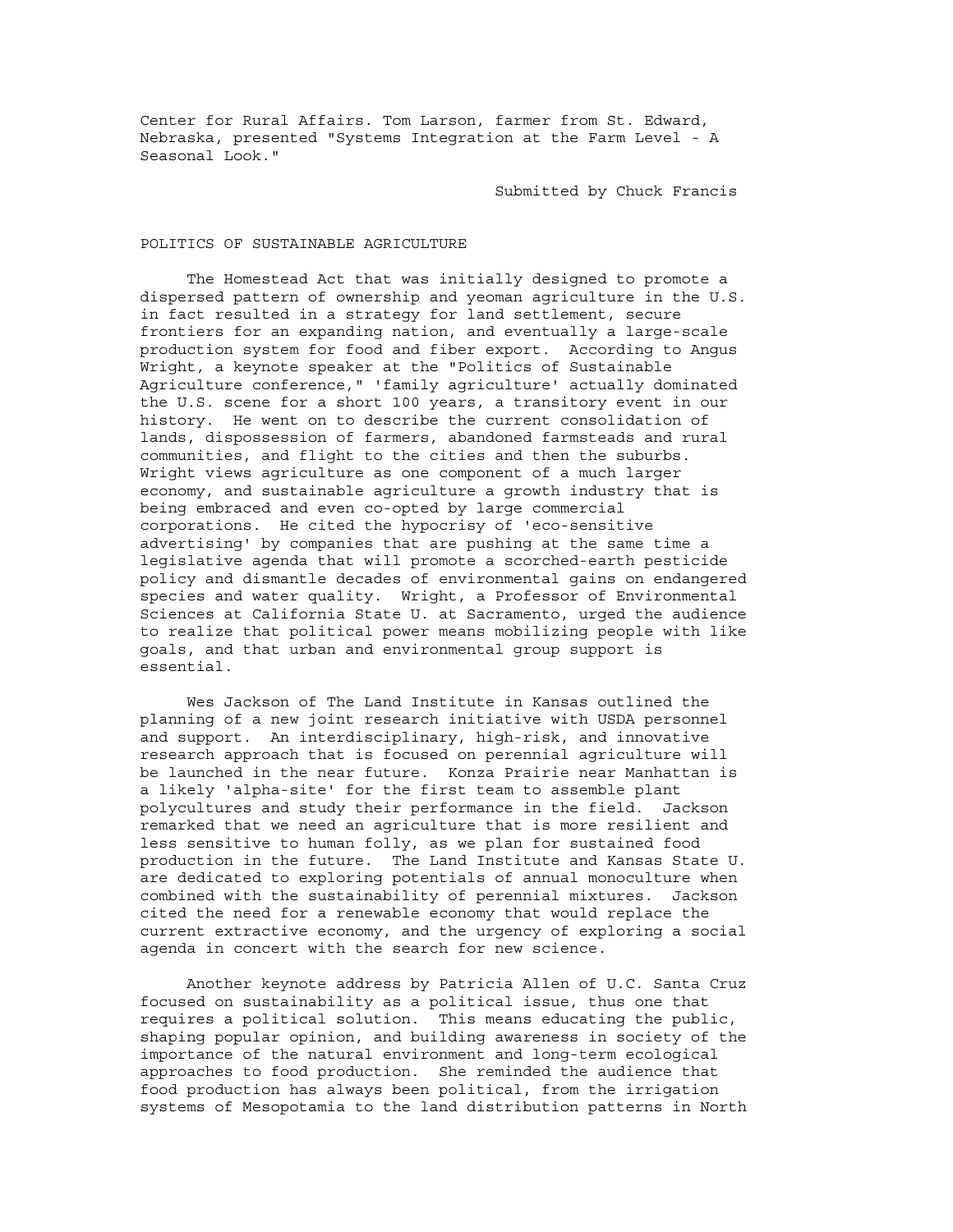and South America. Allen lamented the lack of a \*food policy\* in the U.S., and the fact that we continue to operate on a \*farm policy\* instead. She detailed the level of regulation that currently governs the way we farm, and the amount of support that industry spends on campaign contributions for each national Senate and House seat in the U.S. Allen urged us to find ways to involve citizens in the political arena in support of a food program.

 Finally, Peter Rosset of the Institute for Food and Development Policy described their program of scientist and farmer exchange with Cuba. That country has launched a national effort of conversion to organic farming, in part due to the political changes in the Eastern Block that eliminated most imports of oil to the island. The country has made remarkable strides in the use of composts and animal manures, and continues to learn about low-input food production systems.

 These keynote talks were followed by a series of concurrent sessions on visions of technology, regulations versus a market economy, information networks, global integration, community participation, and other social and political topics. About 160 people attended the two-day conference held at the U. of Oregon in Eugene.

Submitted by Charles Francis

#### IMPACT PROJECT GETS ADDITIONAL FUNDING

 The Nebraska Ag IMPACT project, which funds local group research/demonstration sustainable agriculture projects in Nebraska, has received supplementary funding from two sources. Started in 1994 with a substantial grant from the W.K. Kellogg Foundation, the project has recently received grants from the Environmental Protection Agency and the Nebraska Environmental Trust Fund. The additional funds will provide support for more groups.

 The next deadline for project proposals and group applications is February 23. For application information, contact the IMPACT office, 402-254-2289. For background information, see the May-June, Nov-Dec 1994, and Jan-Feb 1995 CSAS newsletters.

 The IMPACT project is a joint effort of UNL, the Center for Rural Affairs, and the Nebraska Sustainable Agriculture Society. The UNL project co-leader is Victoria Mundy, who has written a summary of all currently funded projects; contact the CSAS for a copy.

### PARTICIPATION A NEW RESEARCH DIRECTION IN FINLAND

 "Where do I go for practical production information on organic vegetables?" is a frequent question today in Finland. There is a rich history of close collaboration within the agricultural sector there. Sharing information on surveys, working in joint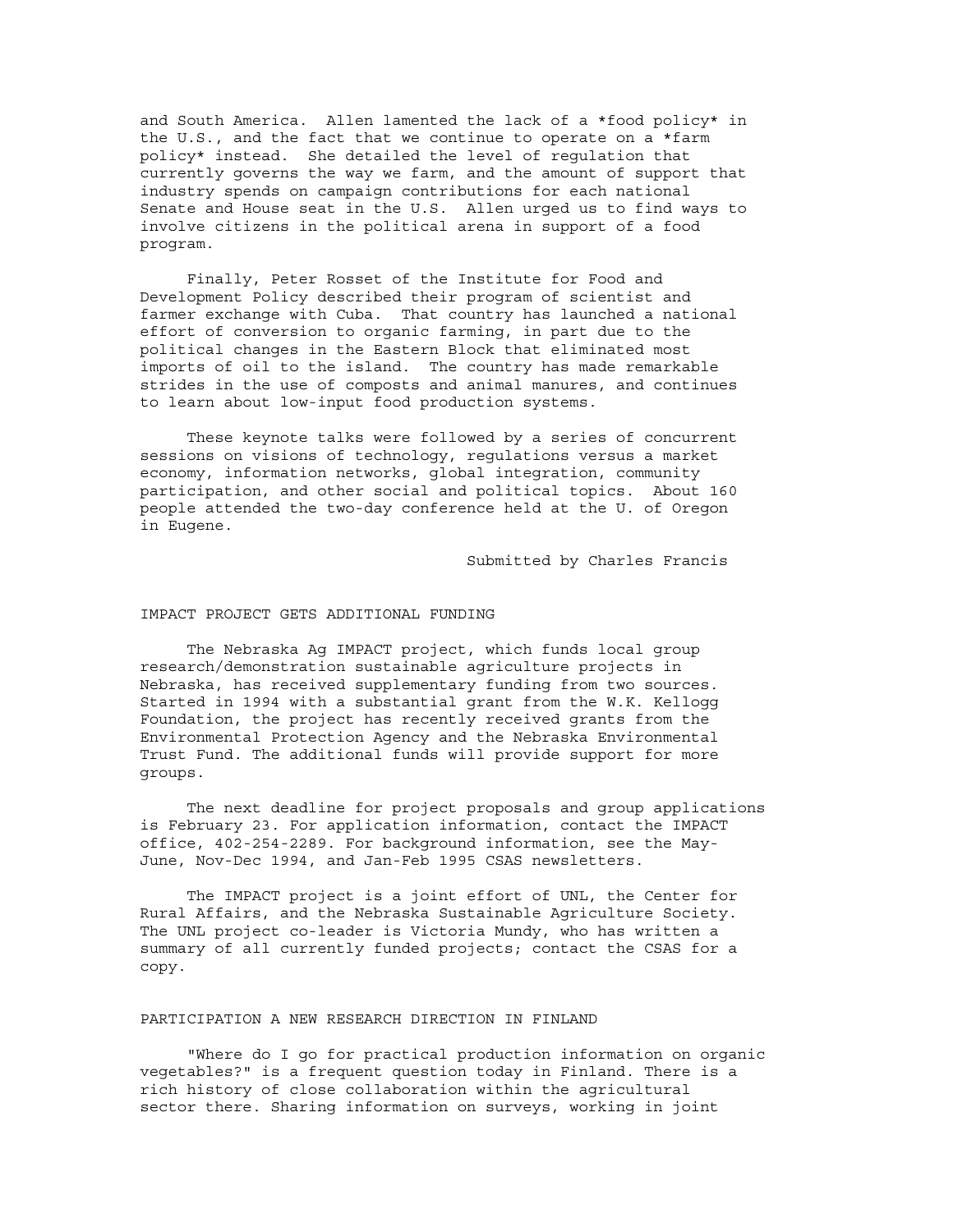education programs, and doing field demonstrations have long been cooperative activities in University and Ministry of Agriculture programs in Finland. Farmers and university or government researchers working together to establish research priorities for emerging systems is something new.

 A key group of researchers and administrators met in late November on a snowy Tuesday morning at the Suitia Continuing Education Center to explore this new direction. In a workshop organized by Laura Seppanen, Lars Fridefors, and Charles Francis, the group reviewed the successes and challenges found in past programs that involved close participation with farmers. They also focused on the growing need for specialized information on organic production systems, a rapidly growing segment of the food sector in Finland. While setting priorities for future research and education, and starting to design an action agenda for work in this new direction, the group tested several participatory learning methods. Many of these are currently being used in our own Chapter 3 Extension and NRCS sustainable agriculture training programs in the North Central Region.

 Participants first introduced themselves with their professional affiliations, and a neighbor added personal glimpses into hobbies, key outside interests, and family. This helped to build community and bring people with similar interests together. Short reports on successes and failures in past programs brought a third of the people into presentation roles; this process helped to legitimize farmer participation in research projects and created an atmosphere of trust in sharing within the group. Key issues for research were identified by pairs of people, who then presented their ideas and posted them on cards in the room. The group voted (each for four issues) and the cards were assembled around key themes. The most important issues were 1) finding better markets and working on the economics of organic farming, 2) promoting better researcher-advisor-farmer cooperation in research, 3) building better nutrient recycling and efficiency in vegetable systems, and 4) finding ways to minimize energy use and making better use of renewable energy resources.

 Presentation of a progress report on the organic vegetable project was enhanced by assigning roles of farmer, advisor, or researcher to each of the listeners, who focused their questions and comments as if they were attending as a representative of that group. It was useful for everyone to see the challenges through another~s eyes. Since there had been little prior discussion of the basic role of biodynamic and organic farming in Finland~s future, a group of four people sat in the middle of the room and discussed the research and information needs. The rest of the group practiced listening skills. We finished the workshop with one-on-one interviews by pairs of participants who asked two questions: What did you learn in this workshop that was new? and, What specific tools or information did you find today that will be useful in your job? We found from the final evaluation that the workshop was well received by the participants, and that a core of interested people had been formed to help support the project in the future.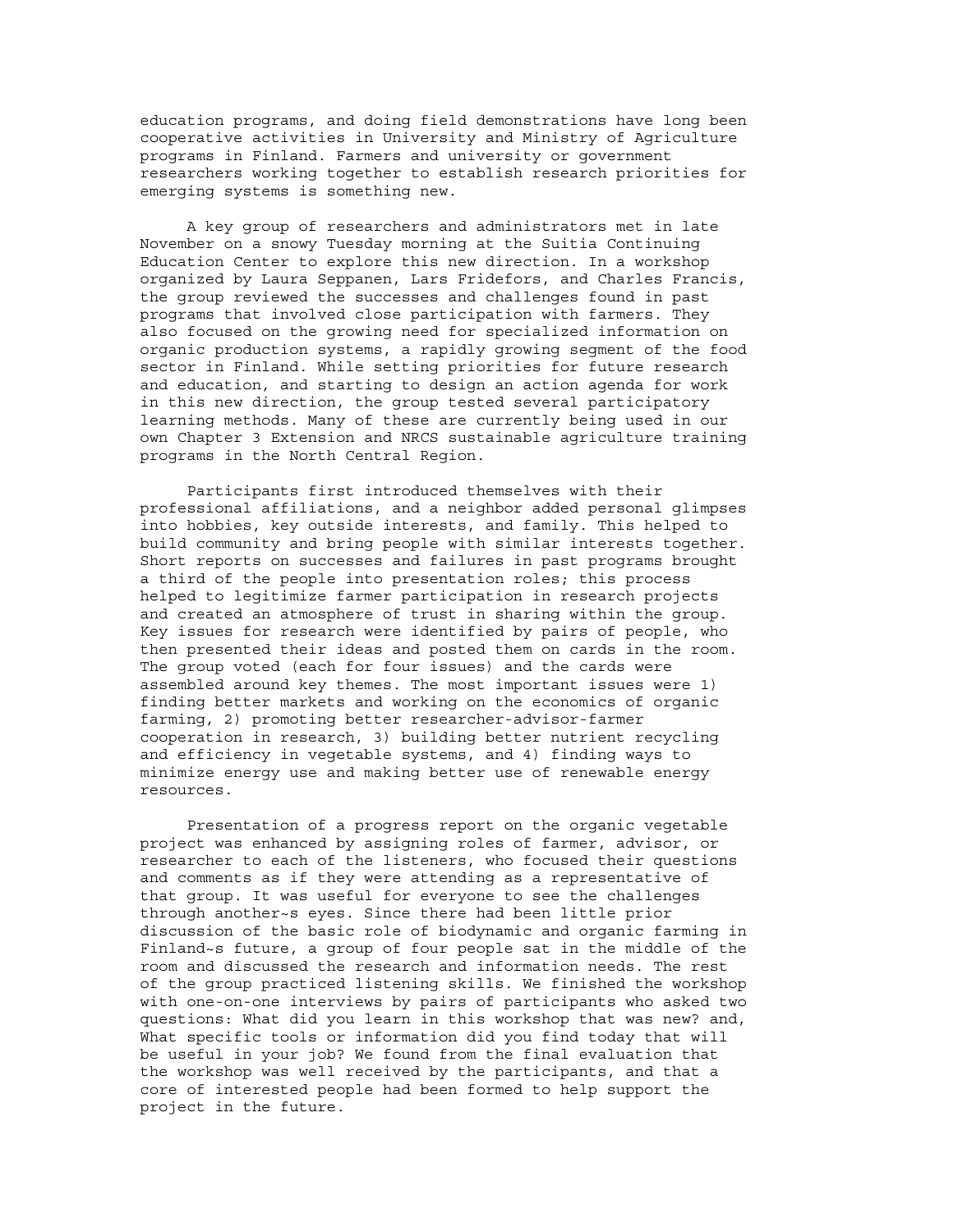The organic vegetable project is directed by Dr. Eija Pehu, Chair of the Department of Plant Production, and Dr. Artur Granstedt, Professor and Visiting Scientist at the ARC Partala Ecological Research Station in Eastern Finland. Ms. Sepannen and Mr. Fridefors are the people who are implementing the project with three key groups of farmers. They plan a series of followthrough activities with people from the various government agencies to maintain their interest and increase their support of this key initiative.

Submitted by Chuck Francis

#### NEBRASKA PARTICIPATES IN WHOLE FARM CONSERVATION PLANNING PILOT

 Nebraska has been selected as one of six pilot states to participate in the Natural Resources Conservation Service Whole Farm Conservation Plan Initiative. Whole farm planning is a National USDA Performance Review Initiative with the goal of aiding producers by simplifying compliance with the environmental and conservation requirements of several federal and state agencies by creating a single plan for each farm. Whole farm planning is an important part of the public debate now occurring during the farm bill reauthorization and is expected to represent a future major program initiative. Nebraska Cooperative Extension is part of a Nebraska planning group to discuss and implement a pilot project appropriate for Nebraska producers and landowners. For more information Nebraska Extension personnel can call Elbert Dickey, 402-472-2966.

#### NEW INTERNSHIP IN FOOD PRODUCTION/MARKETING

 To honor the late Ward Sinclair--a gifted farmer, renowned writer, and passionate champion of alternative agriculture--the Henry A. Wallace Institute for Alternative Agriculture, starting in 1996, will award one internship each year to a person desiring "hands-on" experience of working on a farm that produces and direct markets food, and with a public agency having responsibilities related to direct marketing.

 Interns will spend roughly half of their time working on a farm/ranch in Pennsylvania, and the other half working with or at a public agency with regulatory, research, or educational responsibilities related to direct marketing of food, preferably an agency of the state of Pennsylvania or Maryland. The internship will be for three to six months during the period from late spring to early winter.

 The Wallace Institute will manage the application and selection process, provide financial support, and monitor and assist in guiding the program. Persons of any age, sex, race, formal education, and religion who demonstrate an unusually keen interest in, and personal commitment to, the ideal of sustainable agriculture production and/or marketing and associated career opportunities may apply. Prior agricultural experience is not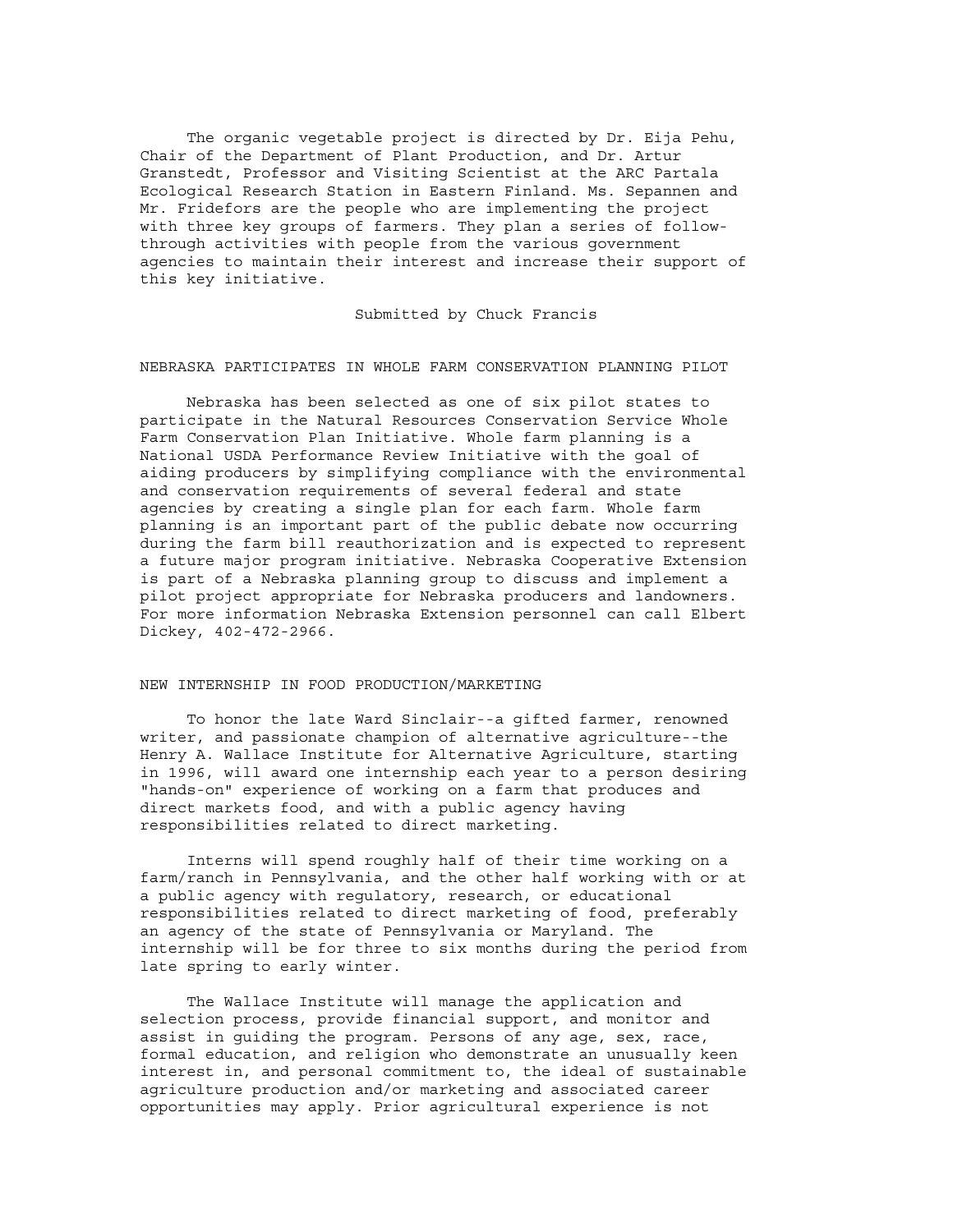required. Applications are due March 1. For more information, contact: Henry A. Wallace Institute for Alternative Agriculture 9200 Edmonston Road, Suite 117 Greenbelt, Maryland 20770-1551, 301-441-8777.

#### USDA-DOE PACT COMBINES SCIENTIFIC ENERGIES

 On November 2 Secretary of Agriculture Dan Glickman and Secretary of Energy Hazel O'Leary signed a Memorandum of Understanding that will provide a framework for the two agencies' renowned scientists and engineers to create solutions to complex problems associated with maximizing crop yield and produce new products. The agreement will focus on ways to improve food quality and safety, and also investigate agricultural applications using skills and technologies developed at DOE's national laboratories originally for Cold War use.

 The partnership couples DOE's expertise in physics, engineering and computer science with USDA's expertise in plant breeding, biological pest control, soil and water conservation and other areas.

 USDA and DOE scientists have worked together in the past to develop biofuels, introduce electronic means to detect plant materials during airport baggage inspection, mass produce beneficial insects to control crop pests, and develop technology to more precisely apply agrichemicals to minimize environmental impacts. Future projects envisioned by the partnership include improved technology for previously untilled soil, developing precision farming systems, and sensor detection of pathogens.

#### INTERESTED IN BECOMING CERTIFIED ORGANIC?

 Nebraskans wanting to know what is involved in becoming a certified organic farmer can contact Dave Welsch, Certification Coordinator, OCIA NE #1, Rt 2, Box 63, Milford, NE 68405, 402- 826-5361. Non-Nebraskans can contact Organic Crop Improvement Association International, 3185 Twp. Rd. 179, Bellefontaine, OH 43311, 513-592-4983.

#### RESOURCES

"Making the Connection: a Community Supported Agriculture Handbook for Producers." \$25 + \$5 s&h (payable to UC Regents). UC Cooperative Extension, Attn: CSA Handbook, 11477 E Avenue, Auburn, CA 95603.

"Udder Sense: A Search for Low-Cost/Sustainable Strategies of Resourceful Dairy Farms." \$10. Farmer interviews and on-farm research results on grass-based dairying, manure management, lowcost facilities, fly control and renewable energy. Center for Rural Affairs, PO Box 406, Walthill, NE 68067, 402-846-5428.

"Increasing Organic Agriculture at the Local Level: A Manual for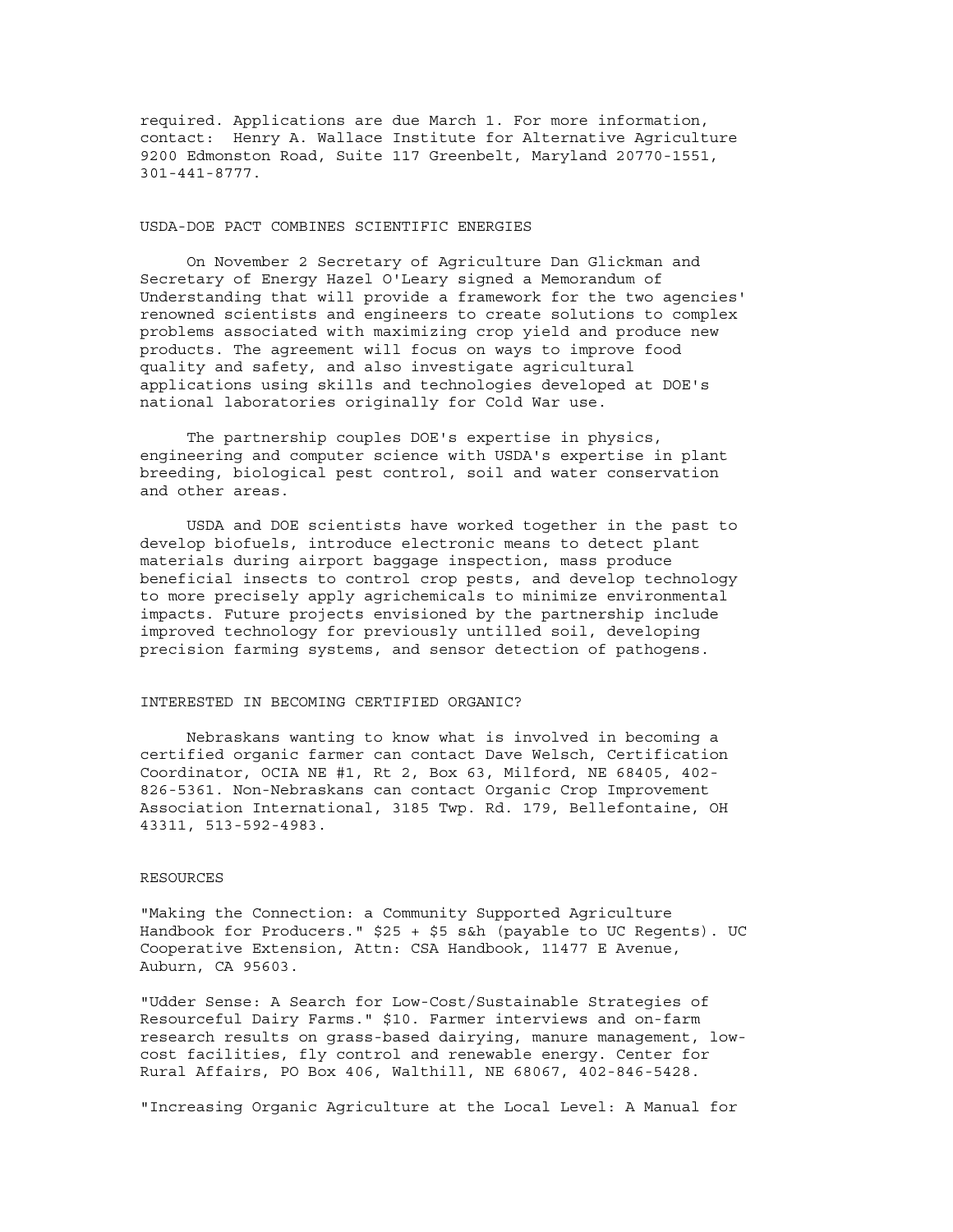Consumers, Grocers, Farmers and Policy Makers." \$18. A 100-page book promoting a sustainable, healthful food system. Community Environmental Council, 930 Miramonte Drive, Santa Barbara, CA 93109.

"Intensive Agriculture and Environmental Quality: Examining the Newest Agricultural Myth." \$4. Wallace Institute for Alternative Agriculture, 9200 Edmonston Rd, #117, Greenbelt, MD 20770, 301- 441-8777.

"Alternatives in Agriculture." \$10 + \$2 s&h. 1995 report published by Thompson On-Farm Research and Wallace Institute includes new information on fertility, weed management and economics. Thompson On-Farm Research, 2035 190th St., Boone, IA 50036, 515-432-1560.

"Sustaining Wetlands and Farms: Critique of Current Proposal and Recommendations for a Reasonable Wetland Policy." Free. Sustainable Agriculture Coalition, 110 Maryland Ave., NE, Box 76, Washington, DC 20002, 202-547-5754.

"Biological Control: Learning to Live with the Natural Order" (video). Free. Educational film for elementary through high school describes classical biological control practices and history, and mentions hazards of agrochemical-intensive farming. USDA, National Biological Control Institute, 4700 River Road,Unit 5, Riverdale, MD 20737, 301-734-4329. http://www.aphis.usda.gov/nbci/nbci.html.

"Sutainable Agriculture in Print: Current Periodicals, 1995." Free. Annotated guide to international periodicals related to sustainable agriculture, covering range of issues including organic and low-input farming, soil and water science, policy, marketing, food security and technology. "Videocassettes in the NAL Collection Pertaining to Alternative Farming Systems" and many other information products are also available free from the National Agricultural Library, Alternative Farming Systems Information Center, 10301 Baltimore Boulevard, Beltsville, MD 20705, 301-504-6559, e-mail afsic@nalusda.gov. Also available online: gopher ;

"American Journal of Alternative Agriculture." Annual subscriptions are \$44, institutions; \$24, individuals; and \$12, students. The most recent (Vol. 10, No. 3) of the Wallace Institute's quarterly journal of research on alternative agriculture contains articles about the Wisconsin integrated cropping systems trial, and farmers' markets and the local community. Wallace Institute, 9200 Edmonston Road, #117, Greenbelt, MD 20770, 301-441-8777.

.

"Agroforestry and Sustainable Systems: Symposium Proceedings." Free. From an August 7-10, 1994, symposium in Fort Collins, CO. USDA Forest Service, Rocky Mountain Forest and Range Experiment Station, National Agroforestry Center, Lincoln, NE 68583-0822, 402-437-5178.